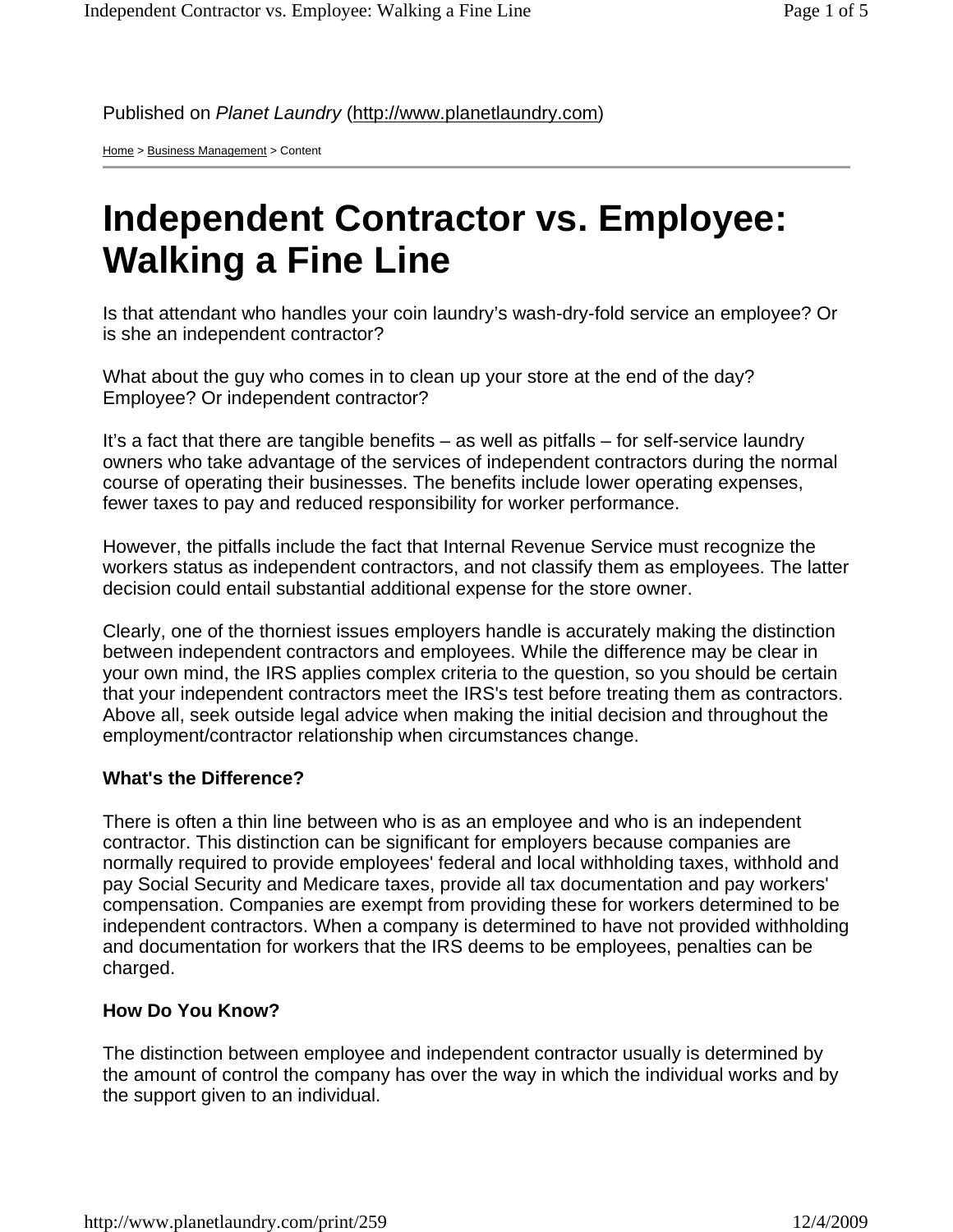For instance, when a person works at the company's facility, is supplied with required equipment, is not required to pay for the facility's phone and utility bills, and has specific, required hours of work, the person would normally be considered an employee.

When a person works outside the company's facility, pays for and uses his or her own equipment, pays his or her own insurance, phone and utility bills and is not required to work specific hours (even though deadlines for completion of work may exist), the person would normally be considered an independent contractor.

The determinations that make this person an employee are the length of employment, the way in which the person is supervised (whether supervisors and peers are all salaried employees of the company, for example) and the degree to which the company determines the person's work schedule.

Also significant in a determination would be whether the individual can turn down work offered by the company (if no, the person is likely an employee), whether the company provides training that is required (if yes, the person is likely an employee), and whether the individual is performing the same type of work for other companies while working at a location outside the company's facility (if yes, the person is likely an independent contractor). Also of key importance is whether the worker contracts out to more than one company at a time.

Many independent contractors work for a number of companies simultaneously, bill each company for hours or work completed and pay their own insurance, utilities and other working costs. Most independent contractors file either a Schedule C for their 1040 Form when paying federal taxes (Profit or Loss From Business – Sole Proprietorship) or a Form 1065 (Return of Partnership Income) if they are in a partnership.

Any worker who is directly involved in the profit and loss of a company, whether working from home or at the company's facility, would be deemed to be an employee of the company.

## **20 Factors to Settle the Debate**

In Revenue Ruling 87-41, 1987-1 CB 296, the IRS has developed 20 factors used to determine whether a worker is an independent contractor under the common law. They are:

1. Is the worker subject to the employer's instructions?

A worker who is required to comply with the employer's instructions as to when, where and how work is to be done is most likely an employee. It is only required that an employer have the right to control the worker, whether or not the control is implemented is irrelevant.

2. Does the employer provide training?

Any form of employer-provided training suggests an employee-employer relationship since training implies that the work needs to be performed in a particular manner. The IRS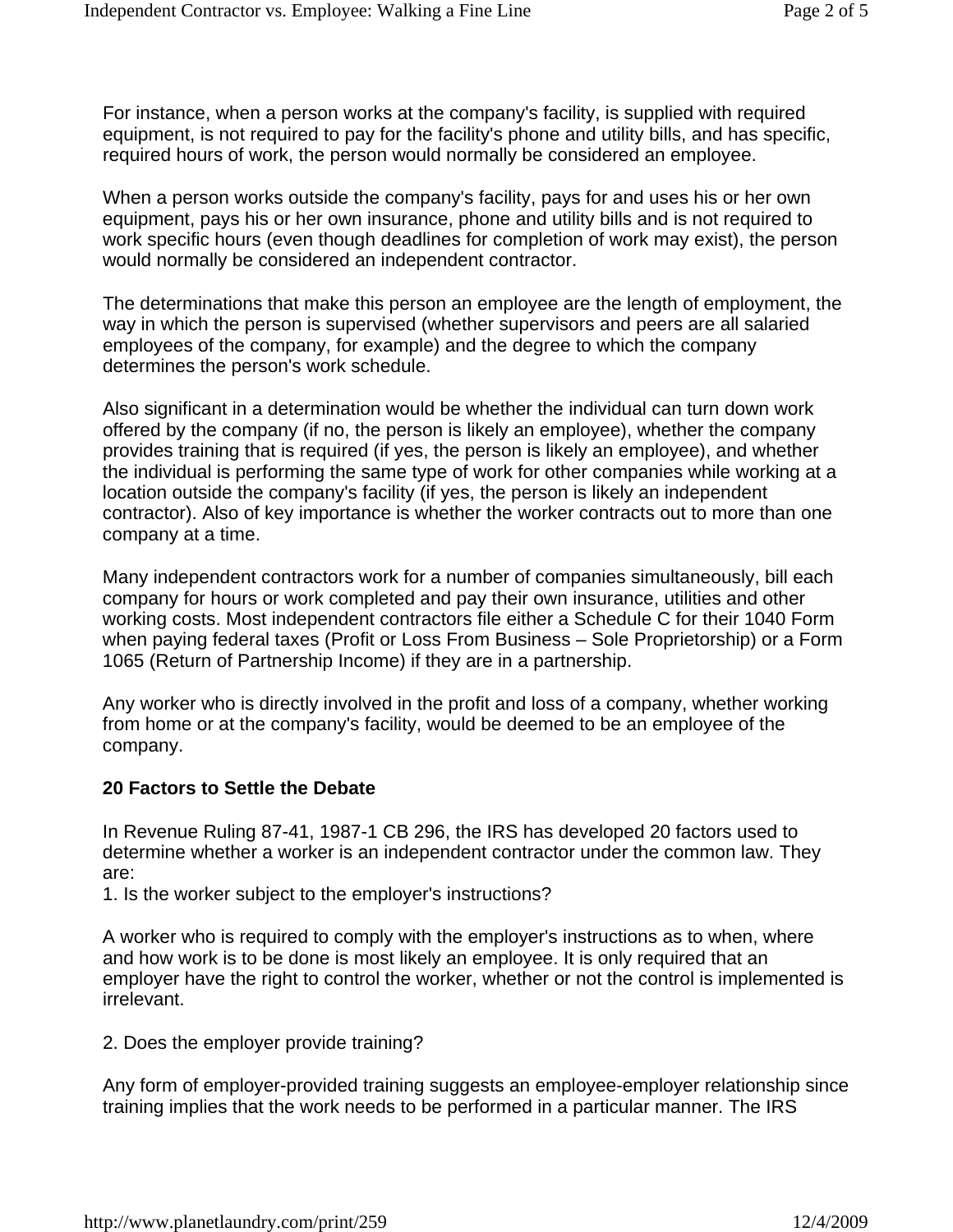defines training in very broad terms.

3. What is the degree of integration of the services into the business?

If the success of the services performed by the individual is crucial to the success of the business as a whole, control over the services is presumed to exist. The greater the degree of integration of the work into the business, the greater the likelihood that an employer-employee relationship exists.

4. Are the services rendered personally by the worker?

Services required to be performed in person by the worker tend to indicate control, especially when the employer has an interest in how the results are achieved.

5. Who is responsible for hiring, supervising and paying assistants?

Hiring, directing, or paying assistants, when done by the employer, shows an employeeemployer arrangement. Independent contractors hire, direct and pay their own people.

6. Does a continuing relationship exist?

Continuing work by the individual, even if not regular, points toward an employeremployee relationship.

7. Does the employer set hours of work?

Designating hours of work demonstrates control over the worker.

8. Is full-time work required?

Utilizing a worker on a full-time basis precludes the worker from pursuing other work and is an indication of control.

9. Is the person doing work on the employer's premises?

Performing work away from the employer's offices reduces the thread of control. While some independent contractors do work on the employer's premises, this tends to indicate greater control by the employer.

10. Is the work order or sequences set by the employer?

Following routines or work patterns established by the employer is indicative of employee status.

11. Are oral or written reports required?

The requiring of regular progress reports demonstrates control.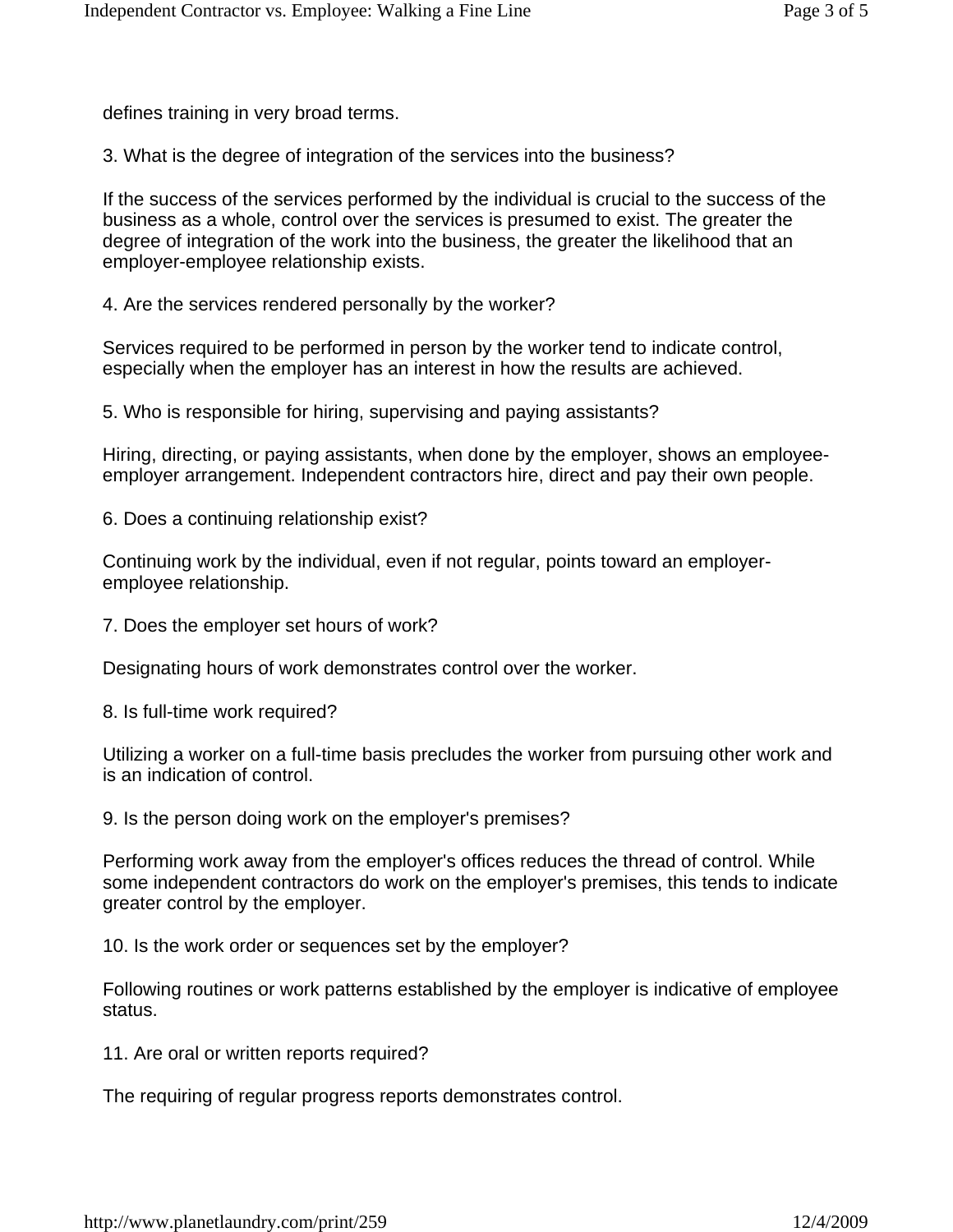12. Is payment by the hour, week or month?

Payment on a fixed periodic basis, rather than upon completion of the work, is an indicator of employee status.

13. Does the employer make payment of business and/or traveling expenses?

The payment of these expenses by the employer points to regulation of business activities and thus indicates employee status.

14. Is the employer responsible for the furnishing of tools and materials?

Independent contractors normally provide their own tools and materials.

15. Is the worker required to make a significant investment to perform the work?

The making of a substantial investment by the worker, e.g. rental of a facility, tends to support the existence of independence.

16. Does performance result in realization of profit or loss?

The ability to realize either a profit or a loss in performing the work is a characteristic of an independent contractor.

17. Is the individual working for more than one firm at a time?

The performance of services for several customers simultaneously is typical of an independent contractor.

18. Is the individual engaged in making service available to the general public?

Marketing one's services to the general public indicates independence.

19. Does the employer have a unilateral right to discharge the worker?

The right to discharge at will indicates an employer-employee relationship. Independent contractors typically can only be discharged for failure to meet contract requirements.

20. Does the worker have a unilateral right to terminate his services?

An employee may resign at will, but an independent contractor may be contractually obligated to perform.

"A general rule is that you, the payer, have the right to control or direct only the result of the work done by an independent contractor, and not the means and methods of accomplishing the result," states the IRS Web site. "A general rule is that anyone who performs services for you is your employee if you can control what will be done and how it will be done."